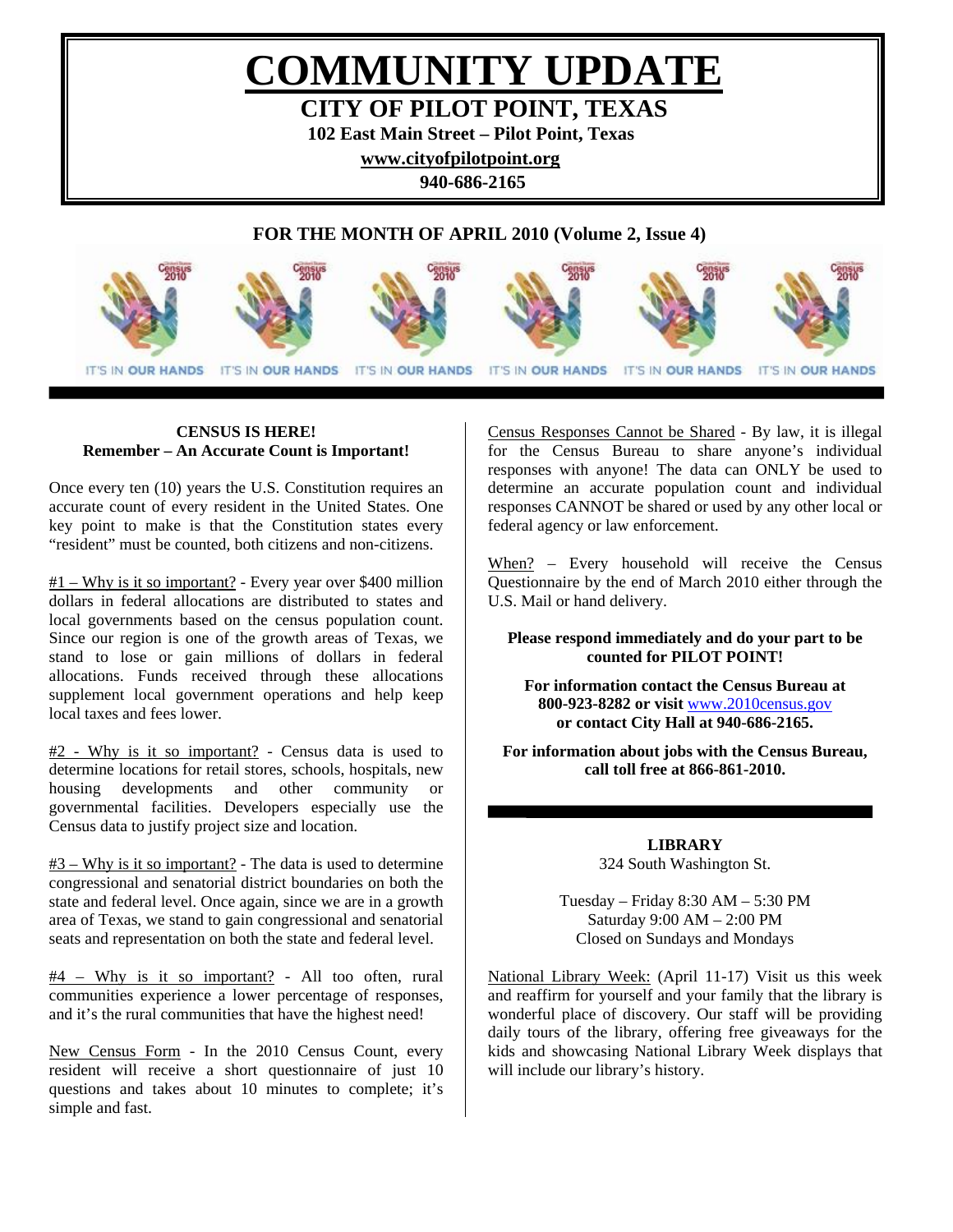TV Turnoff Week: (April 19-25). Whether your family chooses to participate by cutting back on TV time or by turning the TV off completely, the library is the place to go! In addition to loads of magnificent books, we also have free take-home crossword puzzles, mind-teasers and other printable games available all week. We also invite you spend some leisurely time in one of our reading areas and relax with a newspaper, magazine or book because the library is always TV-free.

For more information about the library or to find out how to get a free library card, visit us at [www.pilotpointlibrary.org](http://www.pilotpointlibrary.org/) or call 940-686-5004.

## **MAIN STREET New Neighbors & New Times on the Square**

Champion Show Clothes has moved to 101 S. Jefferson. Champion specializes in custom show outfits for the equine industry. It is a competitive business where "Bling Is The Thing!" and no one does that with more style and embellishment than Champion.

Champion moved to Pilot Point from Pocahontas, Arkansas to be closer to Horse Country U.S.A. Jill Burton is owner. She is not officially opened for retail visitors but when I dropped by she was busy filling orders for 2010 show season.

Nicole Lane and Tracey Lane are the new owners of 104 W. Main Street. Nicole and Tracey have ambitious plans. The back of the building will be their office for Texas Isotopes in which they do worldwide sales for this respected medical supply company. In the front area, their plans call for a spa boutique. What is a spa boutique? *Boutique* comes from the French word for shop. Boutique is a small shopping outlet, particularly one that specializes in distinctive and fashionable items. *Spa* used to be associated with water treatment. Today spa is synonymous with beauty, relaxation and pampering of all kinds. Combine those two words and your have a unique shop that specializes in the things that make life worthwhile.

Whether it is a scented candle, a comfortable robe or fragrant bath salts, Tracey and Nicole will be searching the globe for those special gifts that you love to receive or buy for yourself! When they finish their renovation (which has just begun), 104 W. Main St. will be an important stop for both residents and visitors to Pilot Point. We'll let you know when they are ready to cut the ribbon.

To go along with these newcomers, one of the venerable mainstays of the square is also in the news. Jay's Café has announced they are now open seven days a week from 8:00 am to 2:00 pm. Since 1873 this location has been a part of the Pilot Point scene. One hundred and thirty seven years later and Jay's is planning for the future with expanded hours. So, drop for breakfast or lunch soon…any day of the week.

# **CODE ENFORCEMENT "The Growing Season is here!"**

The purpose of Code Enforcement is to assist city residents in improving and maintaining the neighborhoods in which they live. We need your help in achieving this goal.

As you are aware, the grass is growing again. According to City Ordinance No 443-05, all grass; weeds, brush, or other unsightly vegetation must not exceed 12 inches in height. You are responsible for mowing the area from the street pavement to the rear of your property including to the middle of any unpaved easement behind your fence line. Be sure to trim if the vegetation next to any object is more than 12 inches in height.

If you are aware of a violation of this ordinance, any other unsightly/unhealthy location, accumulation of debris, vehicles parked in the grass, or if you have any questions please contact Kurt Romero, Code Enforcement Officer at 940-686-2165 ext. 25. You can also view this ordinance and other city ordinances by going to our website, [www.cityofpilotpoint.org](http://www.cityofpilotpoint.org/) see City Documents/ Ordinances. *For this specific ordinance click on* [Accumulation of Junk](http://www.cityofpilotpoint.org/objects/Accumulation_of_Junk_443-05.pdf) [Ordinance No 443-05](http://www.cityofpilotpoint.org/objects/Accumulation_of_Junk_443-05.pdf).

# **ANIMAL CONTROL Whether It's on the ground or flying around, If it's a bat - DON'T touch that!**

It is tempting to pick up a bat because they look so unusual. Don't do it! Leave bats alone.

Bats are helpful in nature. However, they also can spread rabies.

Rabies is a deadly disease caused by a virus. You can get rabies if animal that has rabies bites you. Bat teeth are so small you might not even know you were bitten.

You can also get rabies if the saliva from an animal with rabies gets in your eyes, nose, or mouth. This can happen if you get the saliva on your fingers and then touch your face. Another way you can get rabies is by touching an animal with rabies and getting its saliva in open cuts on your skin.

Contact the Animal Control Officer or a Police Officer immediately if you have touched a bat or a bat has touched you. There is medicine that can keep you from getting rabies. However, for the medicine to work well, it must be given soon after contact with a bat.

Remember, if you find a bat, even if it is dead, DO NOT TOUCH IT. Contact the Animal Control Officer at 940- 686-2165 ext. 14 or 940-686-2444 right away and report the location of the bat.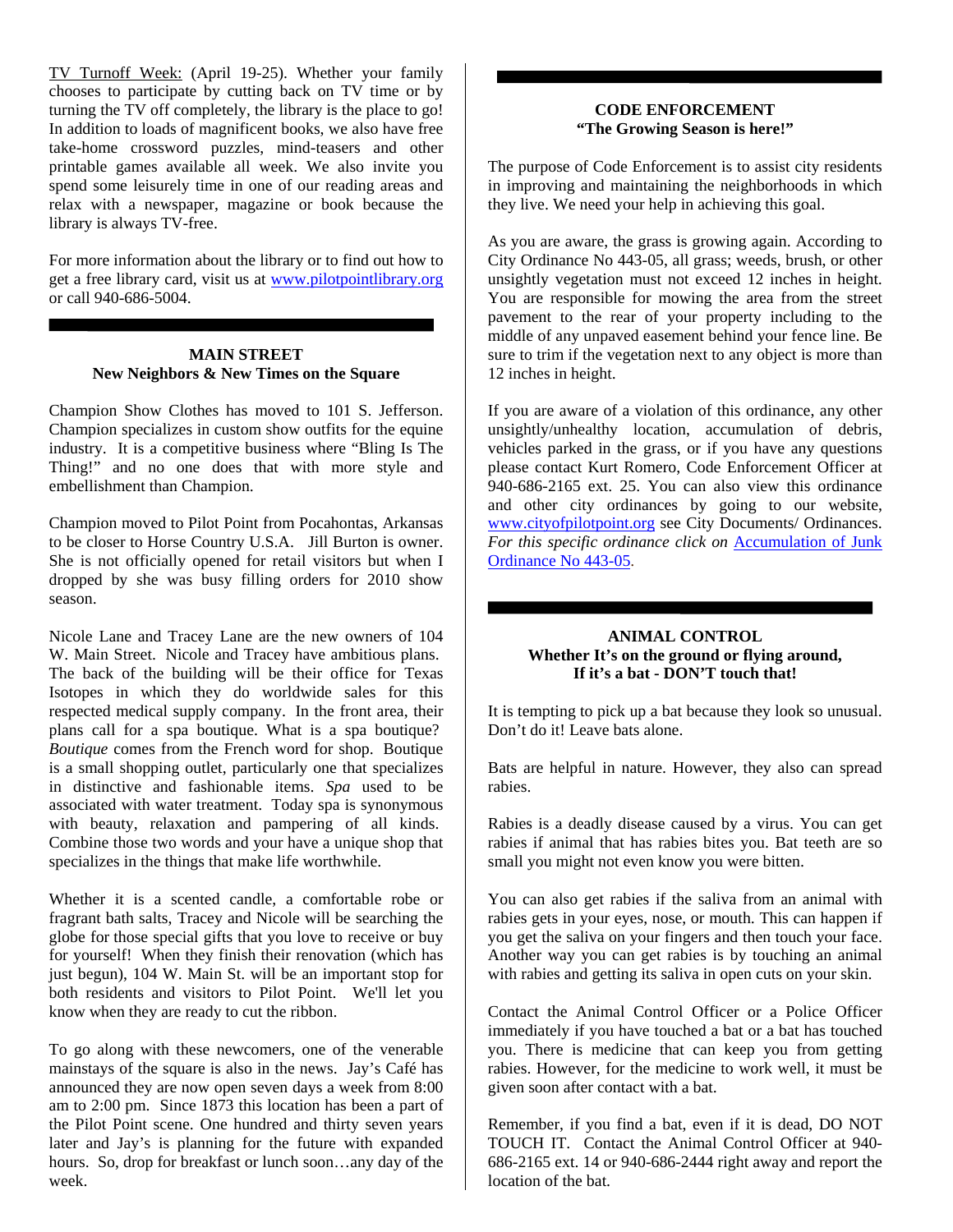### **POLICE DEPARTMENT What Can You Do To Help Your Teen Drive Safer?**

According to the National Safety Council there are several safety measures a parent can do and the first thing is to set ground rules.

 *Passengers –* Limit the number of friends your teen can have in the car. The council recommends not allowing passengers. For teens, crash rates increase dramatically with each additional passenger.

*Nighttime Driving* – Start with an early driving curfew. The council recommends 10 P.M. during the graduated driver license period.

*Cell Phone Usage* – Teens should never be allowed to use a cell phone for calls or text messages while driving. Using these distracting devices make drivers of all ages more likely to crash.

*Alcohol and Drugs* – Make a Zero-tolerance policy for the use of alcohol and drugs.

*Seat Belt Use* – Remind your teens to always buckle up. Seat belts significantly reduce the likelihood of fatality or serious injury in the event of a crash.

*Speeding* – Encourage your teen to follow the speed limit and model good driving by following the limit yourself.

Work together with your teen to create ground rules for driving. Be sure to agree on both positive and negative consequences for following or breaking these rules.

# **CITY ANNOUNCES STAGE I – CUSTOMER AWARENESS Drought Contingency Plan**

Stage I begins yearly on April  $1<sup>st</sup>$  and runs through September  $30<sup>th</sup>$ . Water customers are requested to voluntarily limit the use of water for nonessential purposes and to practice water conservation.

This required announcement is designed to increase customer awareness of water conservation and encourage the most efficient use of water. A copy of the current public announcement on water conservation awareness shall be kept on file available, for inspection by the Texas Commission on Environmental Quality.

Copies of the Drought Contingency Plan containing full details are available online at [www.cityofpilotpoint.org.](http://www.cityofpilotpoint.org/)

Non-Profit Organizations are encouraged to list their upcoming events in our Community Newsletter. Email [kschoonover@cityofpilotpoint.org](mailto:kschoonover@cityofpilotpoint.org) to list your upcoming community events.

# **FIRE/EMS/AMBULANCE Lightning Safety**

Approximately 400 people are struck by lightning each year in the United States. The U.S. Centers for Disease Control and Prevention recommends the following steps to prevent death or injury

- When playing or working outdoors, be mindful of weather reports of thunderstorms, especially during the thunderstorm season;
- Take steps to protect yourself before it actually starts to rain, as lightning sometimes starts before rain begins;
- If you hear thunder, avoid standing near trees or tall objects;
- Avoid high ground, water, open spaces, metal objects such as golf clubs, umbrellas, fences and tools;
- When indoors, turn off appliances and other electronic devices and stay inside until the storm passes;
- If you see someone struck by lightning who is suffering cardiac arrest, begin CPR immediately and CALL 911.



*Join Today ~ It's FREE!*

**What is Nixle?** *Nixle is a means of disseminating, important and informational messages via text, email and the web.* 

**How is it different than other groups?** *The most important and life saving function of this system is the ability to broadcast a missing or lost child. As a parent, wouldn't you want that information broadcasted to as many people as possible and as quickly as possible?*

*Residents also have the option to receive Advisory, Community, and Traffic messages by text message and email, as well as over the web.* 

**How do I join?** *It's simple to join, and FREE - simply register at [www.nixle.com](http://www.nixle.com/) or click on the Nixle logo from the City's main webpage: [www.cityofpilotpoint.org.](http://www.cityofpilotpoint.org/)* 

Still not sure or have questions? Contact Investigator Powell at [rpowell153@cityofpilotpoint.org.](mailto:rpowell153@cityofpilotpoint.org)